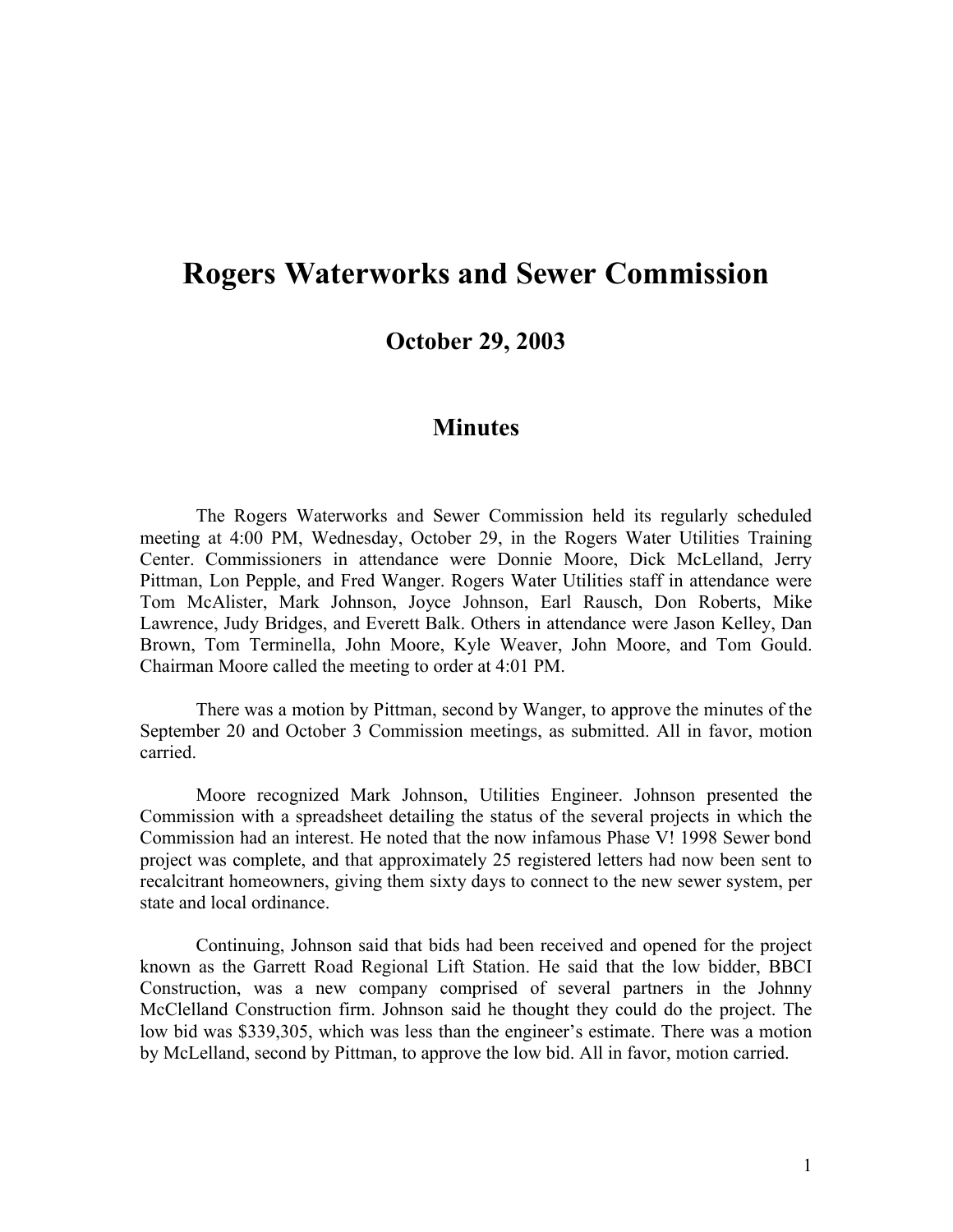Continuing, Johnson said that the project known as the Garrett Road/Bellview Road gravity sewer/forcemain had been rebid after the previous project bids were in excess of projections. He said the low bid was from Seven Valleys Construction for \$966,515. Johnson said that the project had downsized considerably, about \$0.5 million, by cutting some extensions and using different pipe material. There was a motion by Pepple, second by Pittman, to approve the low bid. All in favor, motion carried.

Continuing, Johnson reported that the Ground storage/pump station project was progressing nicely, and he said he had a good feeling about the contractor, Van Horne Construction of Russellville. He said the tank subcontractor, Preload, Inc., would be onsite in a few weeks.

Johnson reported that the New Hope widening/utilities relocation project was proceeding slowly, in part due to the slow process of rights-of-way acquisitions. He said that the final design for water and sewer relocations was pending access to the necessary property. Johnson said that the date to let bids for the project had been put back again by the state highway department.

Moore asked about the impact of the proposed Perry Road interchange at Highway 540? Johnson said that the interchange would necessitate some facilities adjustments, but the design was to preliminary to estimate costs. Moore reminded those present that there was no money in the City's bond issue for utilities relocations.

Moore asked about sewer service for Lake Atalanta Park? Johnson said that his staff was looking at a design for the entire drainage basin in order to take some lift stations off line, but had not spent a great deal of time on the subject.

Moore recognized Don Roberts, Superintendent of Field Operations. Roberts presented the Commission with bid tabs for the replacement of two pieces of heavy equipment for his construction crews. He said that no bidder was completely compliant with specifications for the backhoe replacement; therefore, he recommended the low bid from Warrior Equipment, for \$45,389, with exchange. Roberts said there was only one bid for the Multi-Terrain Loader, \$31,942.20 with exchange, from Diamond Equipment. There was a motion by Pittman, second by McLelland, to approve the recommendations of staff. All in favor, motion carried.

Tom McAlister, Utilities Manager, presented the Commission with a copy of a letter from Dan Brown, P. E., Crafton, Tull, and Associates, representing his client, Tom Terminella, a local developer. The letter requested the Cities of Springdale, Lowell, and Rogers agree to move the Water service boundary south at Garrett Road and Bellview, so that water and sewer service might be obtained from Rogers for a parcel that Terminella owned that presently overlapped the boundary. McAlister said that moving the service boundary line had become burdensome for every one concerned, and that the lift station and forcemain just bid were not designed to include the Springdale's service area. He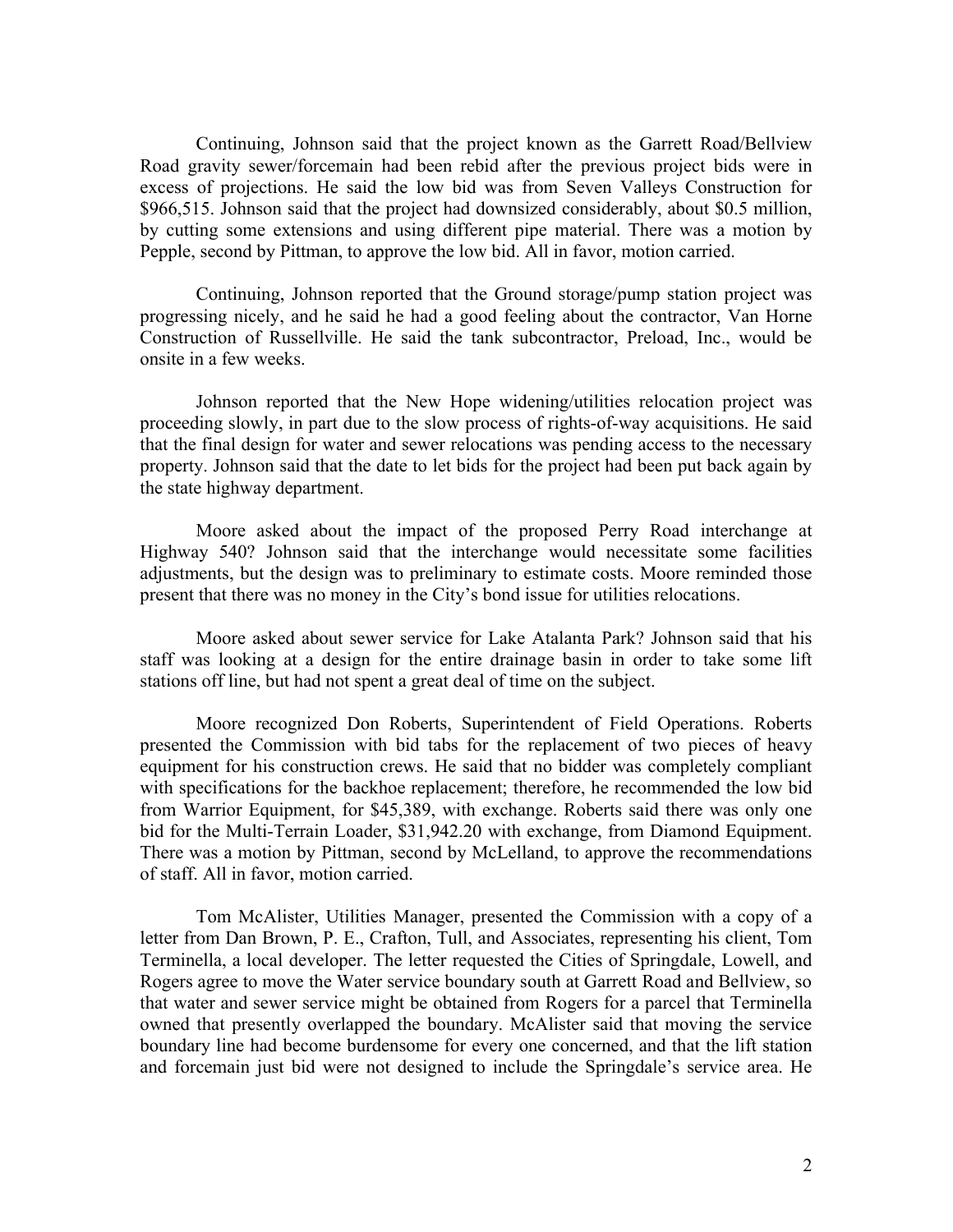said that, if the line continued to move, that planning for facilities would be impossible, and the upgrades necessary would be very expensive.

Dan Brown echoed the sentiments of McAlister, saying that the process to move the service boundary was not much fun for the client or the engineer. His client, Tom Terminella, said that he was looking at about 300 acres in the area for development, most of the property within Lowell and the Springdale service boundary.

Moore said that the Commission had a good relationship with Springdale, and he did not want these constant boundary relocations to harm the goodwill between the cities. He recommended that the line be moved once and for all. Moore said that someone would have to act as the "catalyst" to move the cities toward the final resolution. Terminella said that he would authorize Brown to take a preliminary look and report back to the Commission at a later date.

Moore recognized Tom Gould, EES, Inc., the utilities' water rate consultant. Gould gave a brief Power Point presentation of his findings and conclusions he had drawn as a result of his study of the water department's financial status. He pointed to three main causes that would impact the water department's financial outlook: 1. Beaver Water District was set to raise bulk water sales by 15% in November 2. Beaver Water District has said, "not to count on rebates in the future, and 3. The department needed to issue approximately \$20 million in bonds to finance future capital improvements. The cost increase from Beaver would cost the department \$400,000 annually, he said. The rebate from Beaver in years past was between \$300,000 and \$600,000 annually, he said. Gould said the debt service would increase over \$2 million per year, if the department built every project in its Capital Improvement Plan. Gould said that the water department would have a net deficiency of about 25% in FY '04 and a deficiency of nearly 40% in FY '05. He said that the Department would no longer have the required bond service coverage, and would not be able to issue additional debt until water rates were raised.

He recommended that the Commission decide to recommend a 40% water rate increase to the city council. He said that, since the water rate increase was so large, that all user classes should bare the burden equally, without an adjustment for cost of service allocations, which the Commission could phase in over time. His second option was to raise rates 25% immediately, and 12 % next year, for a total of 40%. Gould showed the water rate schedule he recommended, and a comparison of existing rates with proposed rates.

There followed a long discussion of when the rates were last raised (January 1, 1990), how much the last increase from Beaver was (\$0.20/thousand gallons in 1991), and how much the ratepayers had saved by not passing along the last increase (about \$7 million). McLelland said that it was clearly time to do something. Wanger said they might just as well raise rates the entire 40% and be done with it. Others disagreed, and argued for the tow year phase-in. Finally, there was a motion by Pittman, second by Pepple, to recommend a two year phase in of the water rate increase, as recommended by the rate consultant. All in favor, motion carried. McAlister said that Gould would be